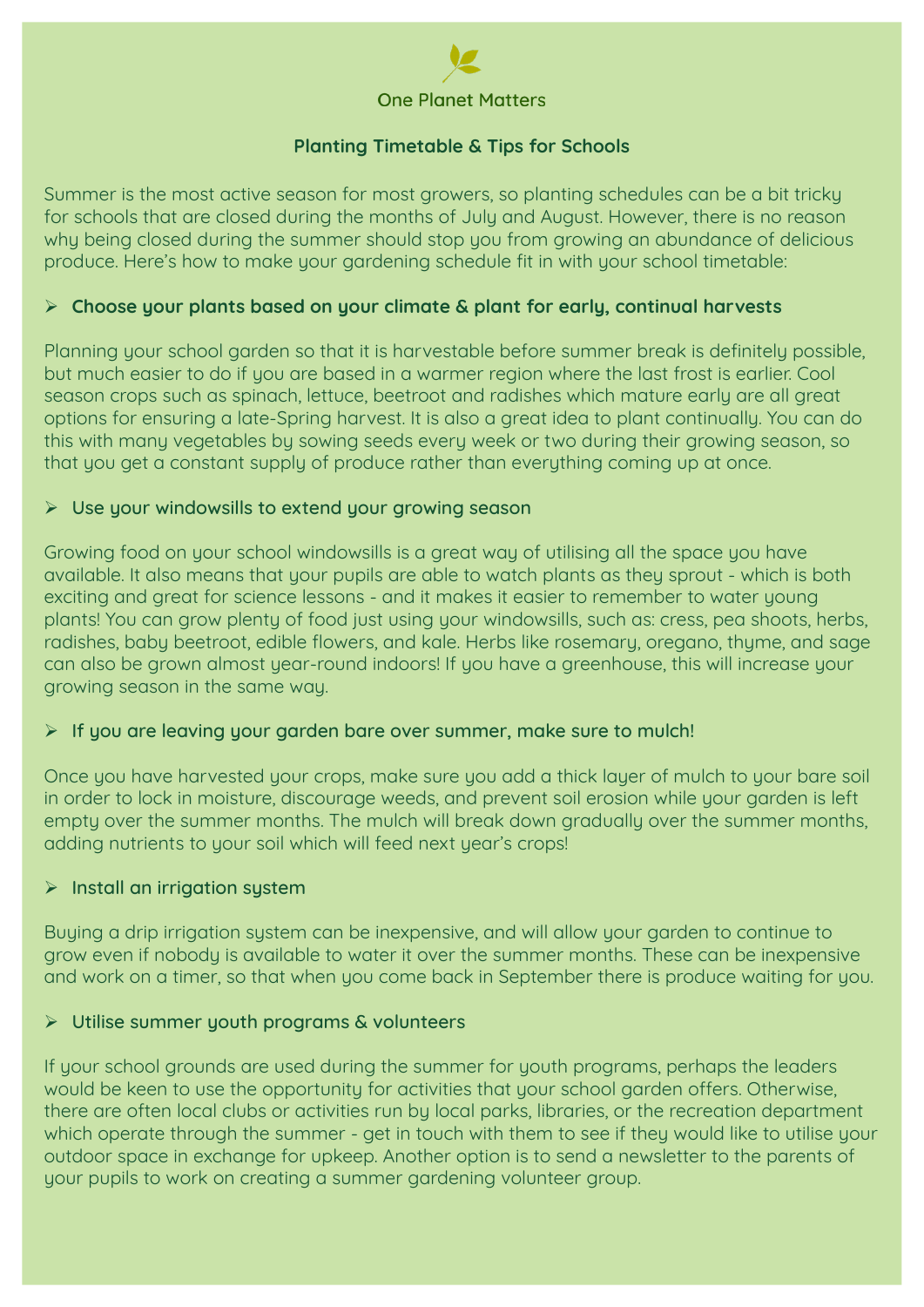# **PLANTING TIMETABLE**

## **SEPTEMBER**

| mibuna, mizuna,<br>mustard, rocket &<br>lettuce | Leaves - komatsuna, These salad leaves can be sown and harvested almost all year round<br>apart from the coldest months of the year (Nov-Feb). As the weather<br>gets colder, cover them with cloches, fleece or in cold frames. Begin<br>sowing seeds into moist soil early on and then continue to sow in weekly<br>batches for a continuous supply. The leaves of these plants can be<br>harvested throughout their growth from when they are very small. |
|-------------------------------------------------|--------------------------------------------------------------------------------------------------------------------------------------------------------------------------------------------------------------------------------------------------------------------------------------------------------------------------------------------------------------------------------------------------------------------------------------------------------------|
| Overwintering veg                               | Overwintering vegetables, such as turnips, spinach and onion sets, can<br>be planted now and will mature next Spring.                                                                                                                                                                                                                                                                                                                                        |
| <b>Spring onion</b>                             | Sow seeds for harvesting next Spring.                                                                                                                                                                                                                                                                                                                                                                                                                        |

## **OCTOBER**

| Fruit trees & bushes         | You can begin planting fruit trees and bushes now - bare-root ones will<br>be cheaper than potted.                                                                                     |
|------------------------------|----------------------------------------------------------------------------------------------------------------------------------------------------------------------------------------|
| Overwintering broad<br>beans | In mild areas you can sow overwintering broad beans in situ. Cover<br>broad beans with fleece or cloches to provide insulation in colder areas,<br>as well as protection from pigeons. |
| Peas                         | Sow overwintering varieties of peas such as 'Douce Provence' or<br>'Meteor', but only in mild areas.                                                                                   |
| <b>Garlic</b>                | You can start planting garlic cloves now.                                                                                                                                              |

## **NOVEMBER**

| Fruit trees & bushes | Buy and plant new fruit trees and bushes. Don't plant if the ground is<br>frosted or too wet.                                                                                                     |
|----------------------|---------------------------------------------------------------------------------------------------------------------------------------------------------------------------------------------------|
| <b>Garlic</b>        | Plant garlic cloves in modules inside a cold frame, or outdoors in mild<br>areas in their final position (free-draining soils and low rainfall areas<br>only)                                     |
| beans                | <b>Overwintering broad</b> Sow overwintering broad beans (mild areas only) outside or under<br>cloches where the soil is well drained, or in pots in an unheated<br>greenhouse in cold districts. |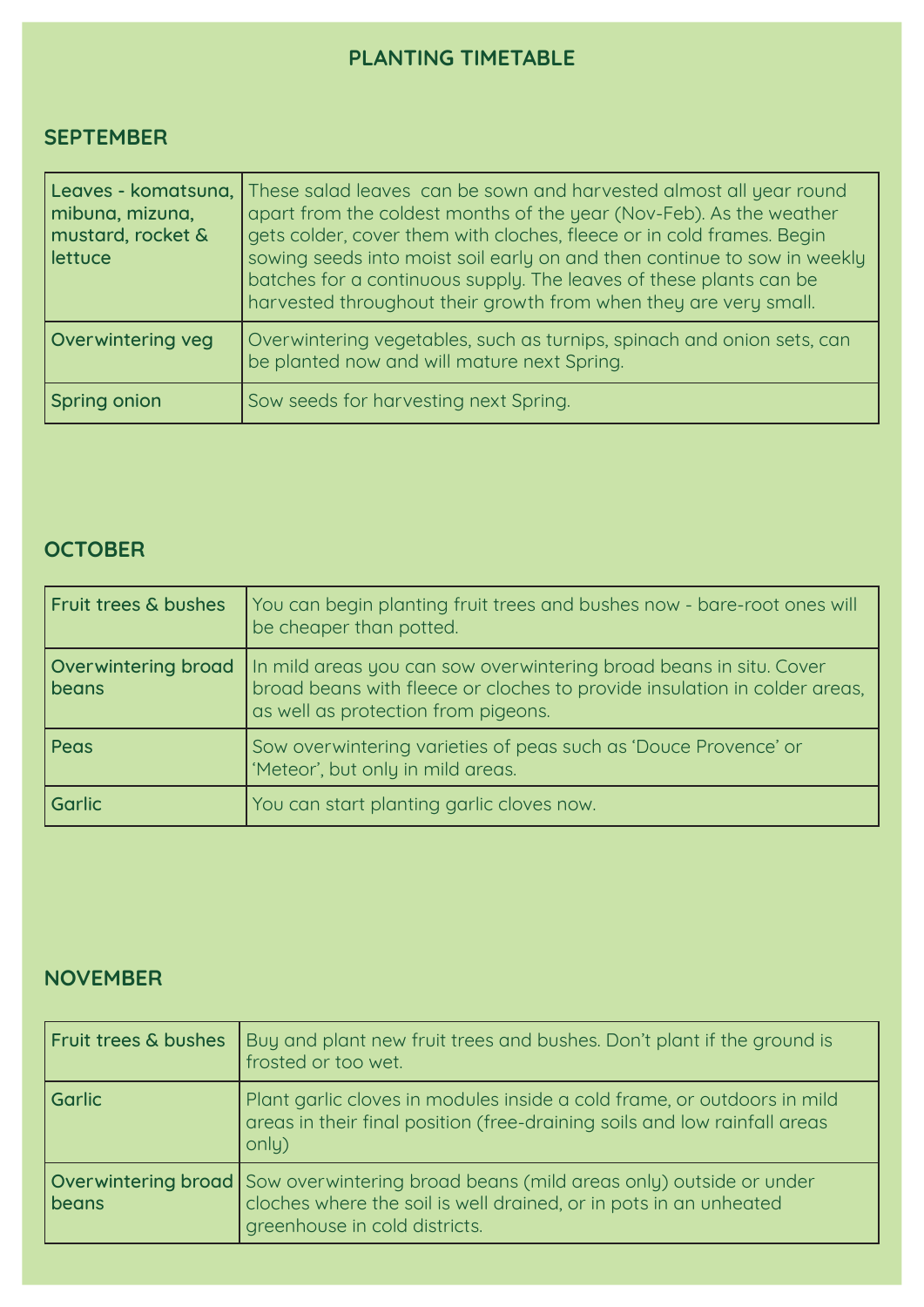## **DECEMBER**

| l Garlic        | You can plant garlic as long as the soil isn't waterlogged or frozen. Or<br>plant in modules inside a cold frame, or outdoors in mild areas in their<br>final position (free-draining soils and low rainfall areas only) |
|-----------------|--------------------------------------------------------------------------------------------------------------------------------------------------------------------------------------------------------------------------|
| <b>Shallots</b> | Plant shallots in mild areas with well-drained soil                                                                                                                                                                      |
|                 | Fruit trees & bushes   Plant new trees and bushes. Don't plant if the ground is waterlogged or<br>frozen                                                                                                                 |

## **JANUARY**

| Leafy greens                | In order to get an early crop, you can begin sowing leafy green<br>vegetables (like salad greens, or herbs such as coriander and parsley)<br>indoors - use a greenhouse or the windowsills in your school to begin<br>growing these seedlings and they should be ready by Spring! You can<br>then have a longer season of growing them as they can be harvested<br>continually until you break up for summer. |
|-----------------------------|---------------------------------------------------------------------------------------------------------------------------------------------------------------------------------------------------------------------------------------------------------------------------------------------------------------------------------------------------------------------------------------------------------------|
| Summer cabbage              | Sow indoors or under protection outdoors. These should be ready to<br>begin harvesting in June, or even in late May in some areas                                                                                                                                                                                                                                                                             |
| Early summer<br>cauliflower | Sow indoors or under glass. These should be ready to plant out in March                                                                                                                                                                                                                                                                                                                                       |

### **FEBRUARY**

| <b>Broad beans</b>          | Broad beans can be started indoors earlier than other beans. Choose<br>early-producing varieties such as 'Aquadulce Claudia' and 'Witkiem<br>Manita' to start off indoors - they should be ready by July.                                              |
|-----------------------------|--------------------------------------------------------------------------------------------------------------------------------------------------------------------------------------------------------------------------------------------------------|
| <b>Herbs</b>                | Herbs like rosemary, thyme, sage, oregano, and chives can all be sown<br>indoors early in the year and planted out once the weather gets warmer<br>and the threat of frost has passed.                                                                 |
| Summer cabbage              | Sow indoors or under protection outdoors.                                                                                                                                                                                                              |
| Leafy greens                | Continue sowing leafy greens indoors on your windowsills, or in a<br>greenhouse if you have one.                                                                                                                                                       |
| Early summer<br>cauliflower | Sow indoors or under glass early in the month. These should be ready to<br>plant out in March.                                                                                                                                                         |
| <b>Tomatoes</b>             | Sow indoors into pots. There are lots of fun varieties that you can choose<br>from - from red, yellow, or orange varieties to chocolate varieties! You<br>can also get varieties which are great for growing in baskets indoors.<br>Harvest from July. |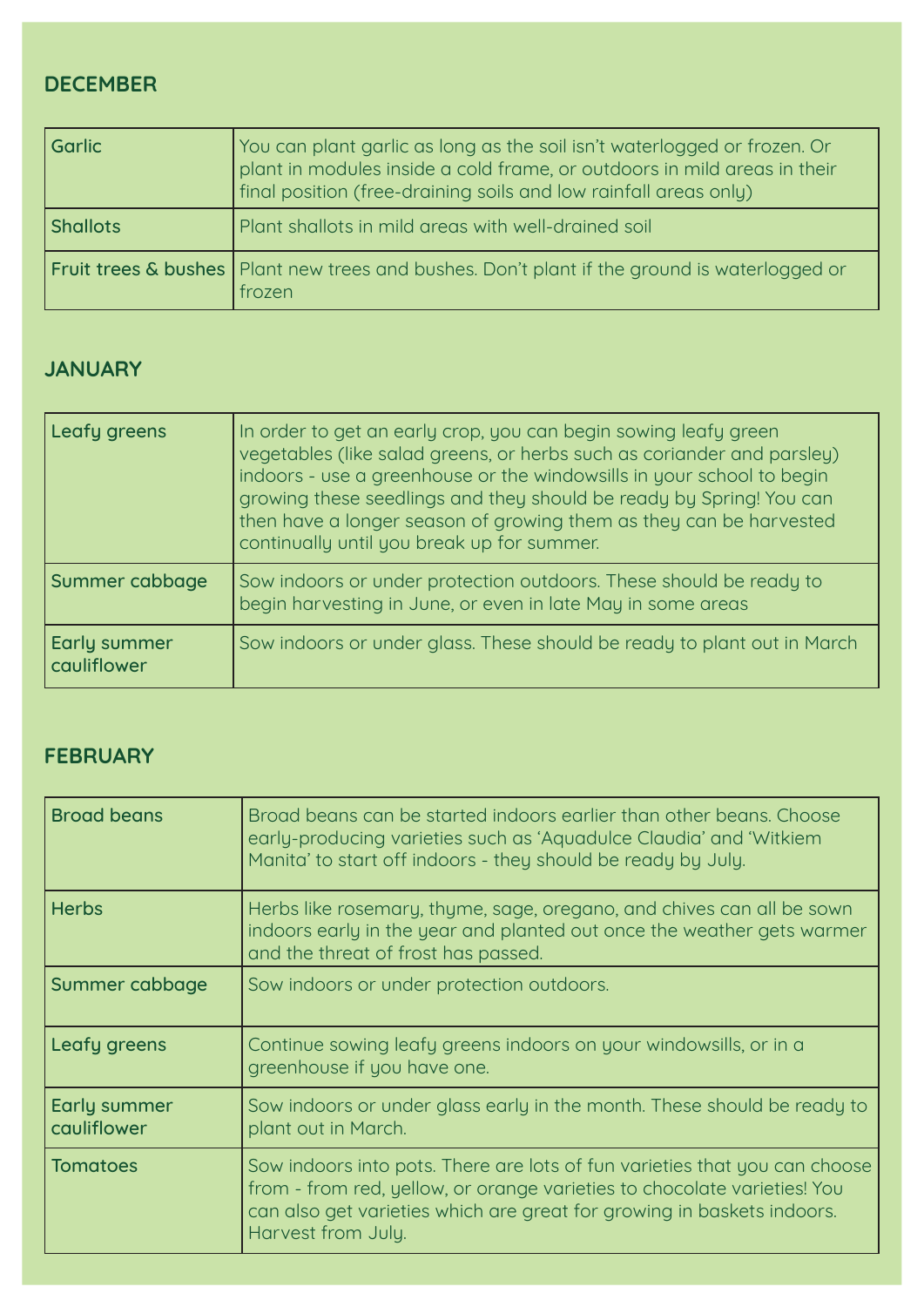## **MARCH**

| <b>Potatoes</b>                    | Make sure you choose an early potato variety - also called 'new' potatoes<br>- rather than maincrop potatoes, which can only be harvested from<br>August. There are first early varieties which can be harvested from June<br>and July, and second early varieties which can be harvested from July.<br>Recommended first early varieties include 'Accent', 'Red Duke of York',<br>'Lady Christl', 'Orla' and 'Rocket'. Before planting, chit the potatoes (stand<br>with eyes upright and wait for strong green shoots to appear) in egg<br>boxes in the classroom on a window sill. Then plant them 12cm deep and<br>40cm apart. Water well and cover stems with soil as they grow. |
|------------------------------------|---------------------------------------------------------------------------------------------------------------------------------------------------------------------------------------------------------------------------------------------------------------------------------------------------------------------------------------------------------------------------------------------------------------------------------------------------------------------------------------------------------------------------------------------------------------------------------------------------------------------------------------------------------------------------------------|
| <b>Beetroot</b>                    | Choose early varieties such as 'Boltardy', as summer beetroots can often<br>bolt when seeded this early in the year. Sow outside with protection. These<br>should be ready to harvest from May.                                                                                                                                                                                                                                                                                                                                                                                                                                                                                       |
| <b>Radish</b>                      | These can be harvested from late April and May! Radishes are the<br>fastest-to-harvest and are really easy to grow, making them ideal for<br>schools.                                                                                                                                                                                                                                                                                                                                                                                                                                                                                                                                 |
| <b>Spring onion</b>                | Sow seeds for harvesting in June/July, and harvest spring onions which<br>were planted in September.                                                                                                                                                                                                                                                                                                                                                                                                                                                                                                                                                                                  |
| Lettuce                            | This is another fast-producing plant which can be picked in May as loose<br>leaves, or from mid-June as lettuce hearts.                                                                                                                                                                                                                                                                                                                                                                                                                                                                                                                                                               |
| Peas                               | Some first early pea varieties, such as 'Meteor' and 'Avola', can be sown<br>from Autumn for harvesting in June and July.                                                                                                                                                                                                                                                                                                                                                                                                                                                                                                                                                             |
| Spinach & chard                    | Sow outdoors after the last frost, which is either in March or April. Spinach<br>may need covering in colder weather. Sow every 3 weeks for a continuous<br>supply. Like salad leaves, you can harvest these as they grow. Choose<br>early producing varieties such as 'Tarpy' and 'Bloomsdale' - most of these<br>are harvested in May and June.                                                                                                                                                                                                                                                                                                                                     |
| <b>Carrots</b>                     | In warmer areas of the UK, you can begin sowing carrots under cover in<br>March. Leave 30cm between rows and thin to 2cm apart. Remember you<br>can eat the green leafy tops! 'Early Nantes' is a good variety to sow in<br>April, and can be harvested from July or even potentially from June.                                                                                                                                                                                                                                                                                                                                                                                      |
| <b>Broad beans</b>                 | Continue growing indoors until the weather warms, or outdoors<br>with protection from frost. Early-producing beans may be ready for<br>harvesting in June.                                                                                                                                                                                                                                                                                                                                                                                                                                                                                                                            |
| <b>Early summer</b><br>cauliflower | Plant out into beds - they should be ready to harvest at the end of June.<br>Make sure you harvest them when the cauliflower heads are still firm,<br>before the plant bolts.                                                                                                                                                                                                                                                                                                                                                                                                                                                                                                         |
| <b>Tomatoes</b>                    | Sow indoors into pots. There are lots of fun varieties that you can choose<br>from - from red, yellow, or orange varieties to chocolate varieties! You can<br>also get varieties which are great for growing in baskets indoors. Harvest<br>from July.                                                                                                                                                                                                                                                                                                                                                                                                                                |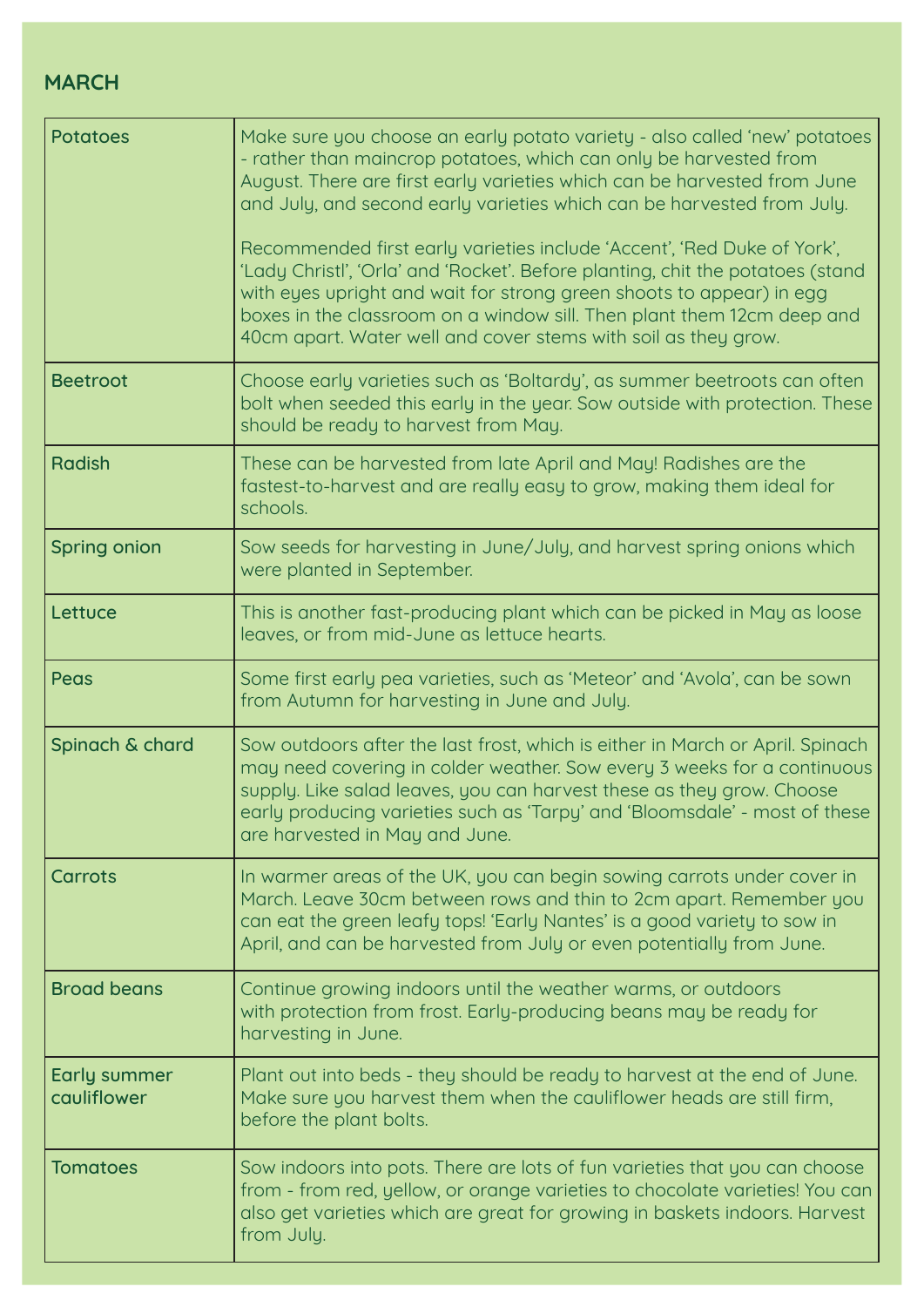**APRIL**

| As above        | Most of the plants that can be grown in March can also be grown in<br>April.<br>It is recommended that you plant spinach before mid-April however, in<br>order to prevent early bolting.                                                                                                 |
|-----------------|------------------------------------------------------------------------------------------------------------------------------------------------------------------------------------------------------------------------------------------------------------------------------------------|
| Courgettes      | You can begin sowing courgette seeds indoors into pots after the last<br>frost. You may be able to begin harvesting from June.                                                                                                                                                           |
| <b>Beans</b>    | After the last frost, you can plant out the beans which you have started<br>indoors. They will need a structure to climb up, so make a trellis or<br>wigwam from bamboo poles. Make sure you keep your beans well<br>watered. Early-producing beans may be ready for harvesting in June. |
| Spinach & chard | Continue sowing outdoors every 3 or so weeks for a continuous supply.<br>If you had frost in March, begin sowing now after the threat of frost has<br>passed                                                                                                                             |

### **MAY**

| Carrots         | Sown thinly in May, carrots can produce small roots for harvesting in<br>July.                                                                                                                                                                                                                                                                                                                                                                                                                                                                                                                                                               |
|-----------------|----------------------------------------------------------------------------------------------------------------------------------------------------------------------------------------------------------------------------------------------------------------------------------------------------------------------------------------------------------------------------------------------------------------------------------------------------------------------------------------------------------------------------------------------------------------------------------------------------------------------------------------------|
| <b>Beetroot</b> | Similarly to carrots, beetroot can produce small roots for harvesting in<br>July when sown thinly in May.                                                                                                                                                                                                                                                                                                                                                                                                                                                                                                                                    |
| Chard           | Can be grown from May for spinach-tasting leaves ready for harvesting<br>throughout the Summer and Autumn.                                                                                                                                                                                                                                                                                                                                                                                                                                                                                                                                   |
| Courgettes      | You can plant out your courgette seedlings from late May, once all risk<br>of frost has passed. Make sure you harden them off by either keeping<br>them in a cold frame for a week or by putting them outside in the day<br>and bringing them back indoors at night. You could also plant courgette<br>seeds straight into the soil at this time, covering them with cloches or<br>jars to protect them until they have sprouted. Be aware that courgettes<br>need lots of space, so make sure they are around 90cm apart. They<br>need a sunny spot and rich soil with fresh compost added. You may be<br>able to begin harvesting in June. |
| <b>Tomatoes</b> | If you are growing outdoor varieties, plant them outdoors in 45cm<br>intervals once they have sprouted indoors. If you are growing sin-<br>gle-stemmed varieties, they will need a cane to support them.                                                                                                                                                                                                                                                                                                                                                                                                                                     |

# **JUNE & JULY**

If you won't have anyone to continue growing food over the July & August summer holidays, we recommend focusing these months on harvesting and storing the produce that is ready, and then restoring and protecting your empty beds with mulch or covercrop.

If you do have people who can help tend to plants over the summer months, take a look at our Monthly [Jobs & Gardening Tips info sheet](https://www.oneplanetmatters.com/_files/ugd/f78e45_50f55d01d7544f76a337097adbcd9694.pdf?index=true) to see what else you can plant now.